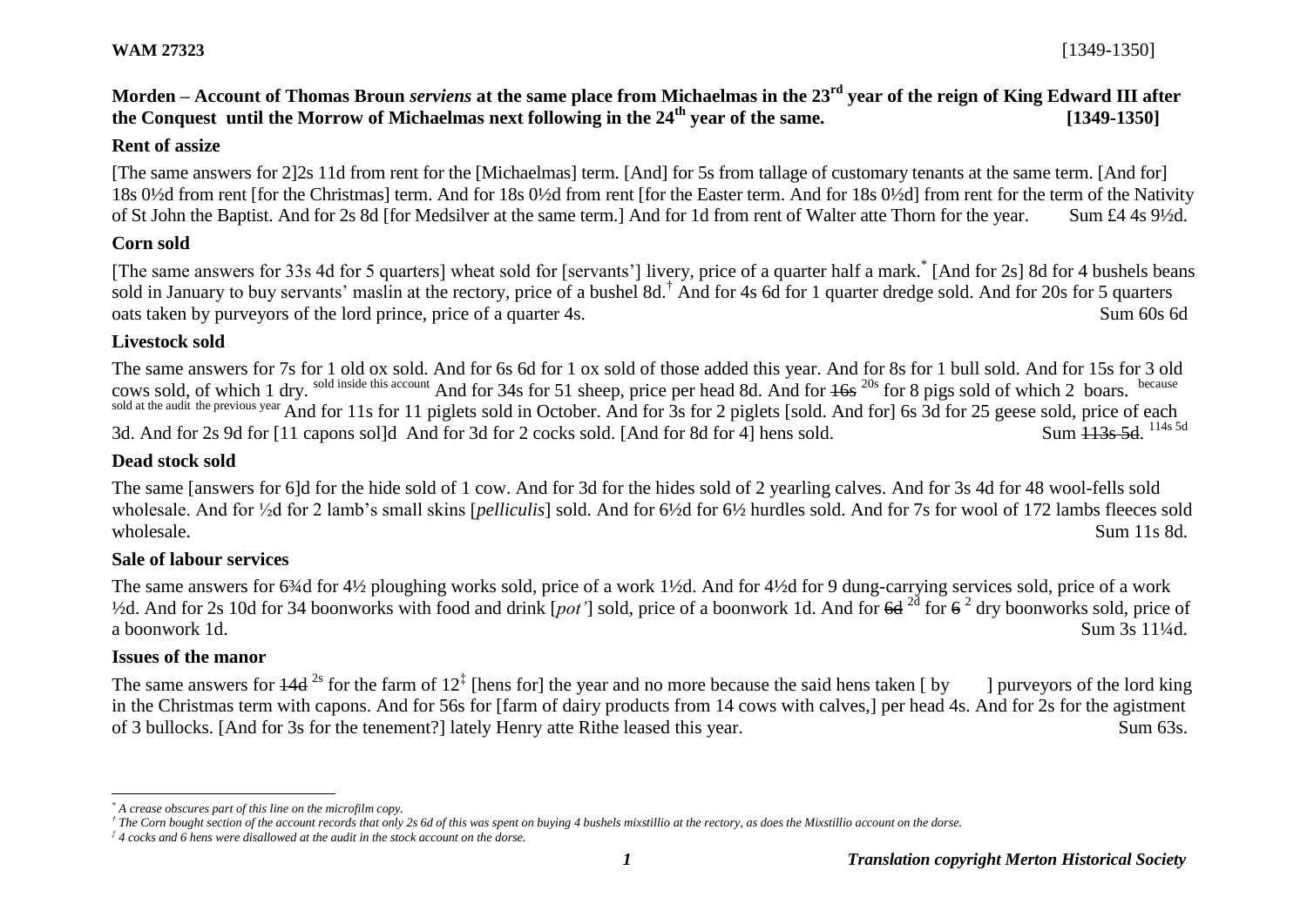**Profits of the Court**

The same answers for 16s 7d for the Court held  $12<sup>th</sup>$  November. And for 20d for the Court held  $16<sup>th</sup>$  February. And for 8s 4d  $^{10d}$  for the Court with View held  $11^{th}$  May. Sum 27s 1d

#### **Foreign Receipts**

The same answers for 75s 8d received for arrears of the Rectory at the same place for this year. Sum 75s 8d.

#### **Sold at the audit**

The same answers for 47s 7<sup>1</sup>/<sub>4</sub>d. Sum 47s 7<sup>1</sup>/<sub>4</sub>d.

# **Sum Total Receipts: £24 8s 8d.**

### **EXPENSES**

### **Payment of rent paid and decayed rent**

[First he accounts in rent paid to] Bartholomew de Kenewardisle for land at Gilneheld for [the year 4s. And in default of rent of land formerly] Robert Fabyan for the year because in the lord's hand 2s 4d. In decayed rent of the tenement late William Megurneys [1½ virgates] serf because in the lord's hand for the year 3s at the four terms. Also at the feast of the Nativity of St John the Baptist for medsilver 4d. And for tallage 6<sup>3</sup>/<sub>8</sub>d at Michaelmas. Sum 18s 0<sup>3</sup>/4d. <sup>§</sup>

In rent-allowance for William Joce for the year 2s. Also for medsilver 2d. And for tallage 4¼d. And for the same for 1 cottage 1d. In allowance [ ] Adam for the year 2s. And medsilver 2d. And for tallage 4¼d. In rent-allowance for Henry atte Ritthe for the year 12d. [And for] medsilver 2d. And for tallage 2⅛d. Also for the tenement of Walter atte Cherche because in the lord's hands for the year 12d. And for medsilver 2d. And for tallage 2⅛d. In rent-allowance for the tenement of Christiane atte Rithe because in the lord's hands at Michaelmas ½d. In decayed rent for the tenement late Walter le Cras which the lord of Cudyngton now holds for the year 8s. And for medsilver for the same ½d. Also the same for the tenement of Walter Snel for the year 3s 6d. And for medsilver ½d. Also for 2 cocks 3d. And for 4 hens 8d. And for 18 boonworks 18d.

## **Cost of ploughs**

In 12 pieces of iron bought 6s. In 3 sheaves steel bought 18d. In working the above iron bought 6s. In working 3 sheaves steel 18d. In 2 plough feet bought 8d. In 3 new ploughshares bought 3s. In 10 iron bindings for binding beams 6d. In 3 ploughs made from the lord's timber for the year 18d. In shoeing 2 draught horses for the year upon front feet 8d. Sum 21s 4d.

## **Costs of carts**

In 12 clouts bought 2s. In cloutnails bought 3d. In grease bought for greasing carts for the year 8d. In 2 pairs wheels bought 9s.<sup>8s</sup> In 2 pairs of frets bought 3d. <sup>2d</sup> In 2 new axles bought 6d. In [fitting] the said axles 6d. In white-tawed hide bought 10d. In pack-thread for repairing cart harness 1d. In  $\lceil$ 1 4d. <sup>3d</sup> In 2 reins bought for halters 2d. In shoeing 2 carthorses [ 3s]. Sum 16s 5d.

**WAM 27323** [1349-1350]

 $\overline{a}$ *§ The sum includes the following entries, which appear to have been written on a separate membrane, sown as a flap to the side of the main membrane. The total should be !8s 1¾d.*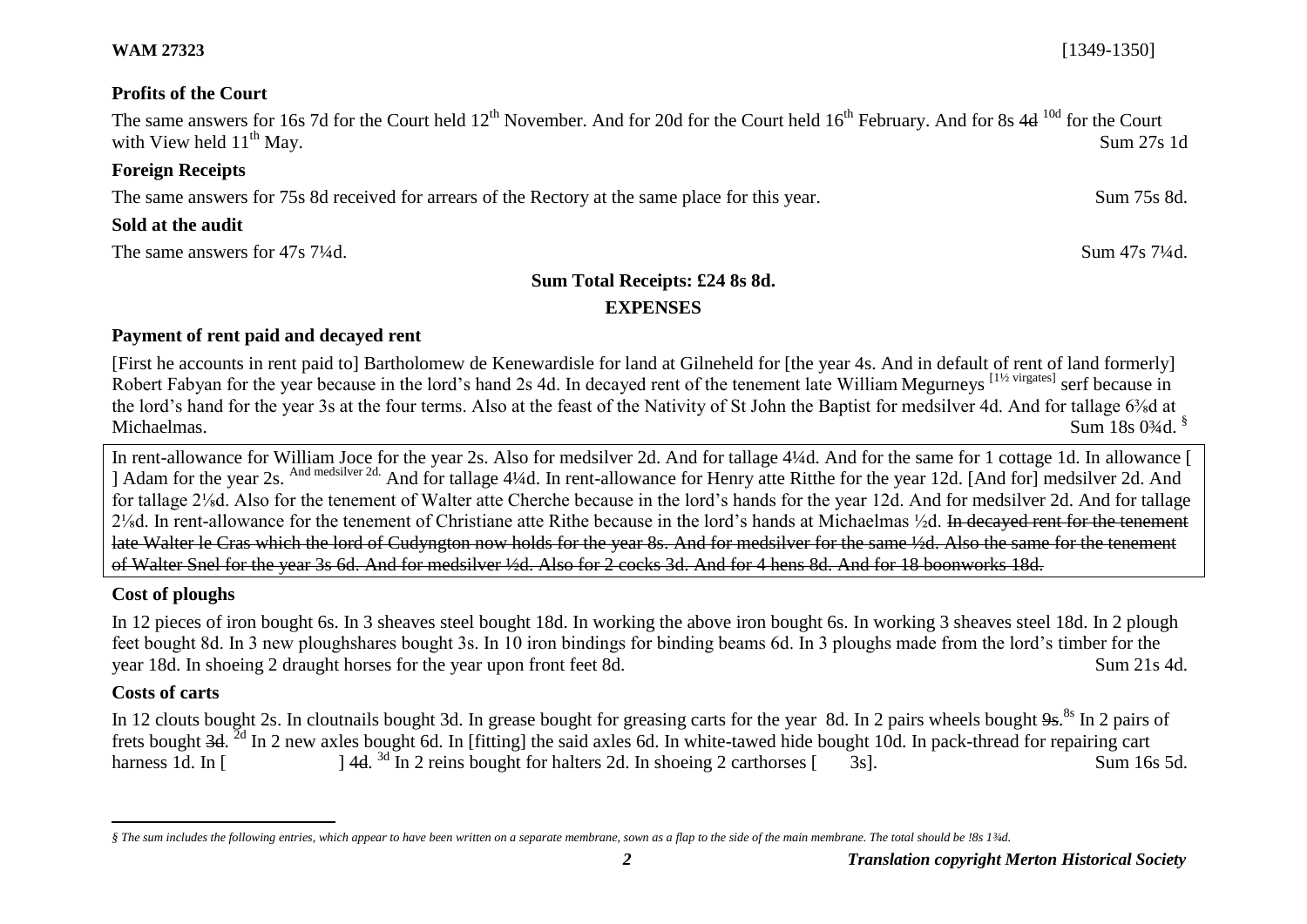#### **Building costs**

In stipend of 1 carpenter for erecting and repairing the walls, the barn and the cowshed for 4 days 2s. In 400 laths bought <sup>for the same</sup> 16d. In plastering walls in places by agreement 2s. In stipend of 1 roofer with his servant roofing over the barn and cowshed for 4 days 2s 4d, taking per day 7d. In 1500 lathnails  $2s$  6d,  $2^{2\frac{1}{2}d}$  price of 100  $2d$ .  $1^{1/2d}$  In 100 spike-nails 6d. Sum 10s 0<sup>1</sup>/2d.

#### **Mill costs**

In expenses of the mill nothing this year.

#### **Costs of the fold**

In 8 gallons of tarpitch bought 4s 4d. [In 8] gallons butter bought for mixing the same 6s. Also in 2 gallons butter bought in summer 16d. In expense of washing 172 lambs and shearing [ 2]s 4d. In 12 hurdles bought for the fold 2s 6d, price of each 2½d. In a ruddle-stone [*Redingston* = red ochre] bought for marking [*signad]* sheep 2d. Sum 15s 4d.

#### **Petty necessities**

In 2 bushels of salt bought 2s. In 2 quarters 4 bushels oats made into oatmeal  $45d$ . <sup>12d</sup> In food and oblations for 6 servants on Christmas day this year 12d. In food and oblations for 7 servants on Easter day 14d. In 1 'tankard' bound with iron for getting water 6d. In 1 winnowing-cloth [*WyndWygshet*] bought for winnowing corn 10d. In 1 new wheelbarrow bought 8d. In 2 new ladders made 8d. In 1 new iron fork with 3 iron teeth bought for dung 9d. In repairing 1 other fork for dung 3d. In 2 new shovels/threshing sledges [*tribula*] bound with iron bought 6d. In expenses of 18 men with 9 ploughs for 2 seasons ploughing at sowing [ ] this <sup>year</sup> 3s. In 2 carpenters hired for 2 days for making mangers and stalls for beasts 16d [each taking] per day 4d. In 100 spike-nails for repairing doors and walls in places 3d. In 100 [laths] bought for repairing walls 4d. In 500 lath nails for the same 5d. Sum 14s 8d. Sum 14s 8d.

#### **Corn bought**

In 16 quarters 4 bushels wheat bought [£5] 10s, price of a quarter half a mark. In 4 bushels mixstillio bought at the rectory 2s 6d. In 4 quarters 21/2 bushels barley bought 21s 6<sup>3</sup>/4d, per quarter 5s. In 2 quarters dredge bought 9s, price of a quarter 4s 6d. In 20 quarters 2 bushels 3 pecks oats bought £4 16<sup>1</sup>/<sub>2</sub>d,  $^{67s\,9\%d}$  price of a quarter 4s. <sup>3s 4d</sup> In 11 quarters 2 bushels servants<sup>3</sup> maslin bought 56s 3d, price of a quarter 5s. Sum £13 7s 1½d.

#### **Livestock bought**

In 12 chickens bought for capons 18d. Sum 18d.

#### **Threshing**

l

In threshing 46 quarters 4 bushels wheat, 2 quarters 4 bushels mixstillio,  $*$  4 quarters beans by piecework 26s, per quarter 6d.<sup>††</sup> In threshing 16 quarters barley, 4 quarters dredge 6s 8d, per quarter 4d. In threshing 33 quarters oats 8s 3d, per quarter 3d.<sup>‡‡</sup> In winnowing 105 quarters corn,<sup>§§</sup> 5s 10d, per 3 quarters 2d. Sum 46s 9d.

<sup>\*</sup> The dorse shows 1 quarter 4 bushels mixstillio issue of the grange threshed by piecework as well as 2 quarters 4 bushels from servile land in the lord's hand. The calculation and the total threshed are both based on *1 quarter 4 bushels.*

*<sup>††</sup> The quantities given here would have cost 26s 6d @6d per quarter of 8 bushels. (Previous accounts refer to 9 bushels to a quarter at threshing).*

*<sup>‡‡</sup> The rates paid this year are double that paid in previous years. The rate for threshing oats, and the rate for winnowing have both trebled.*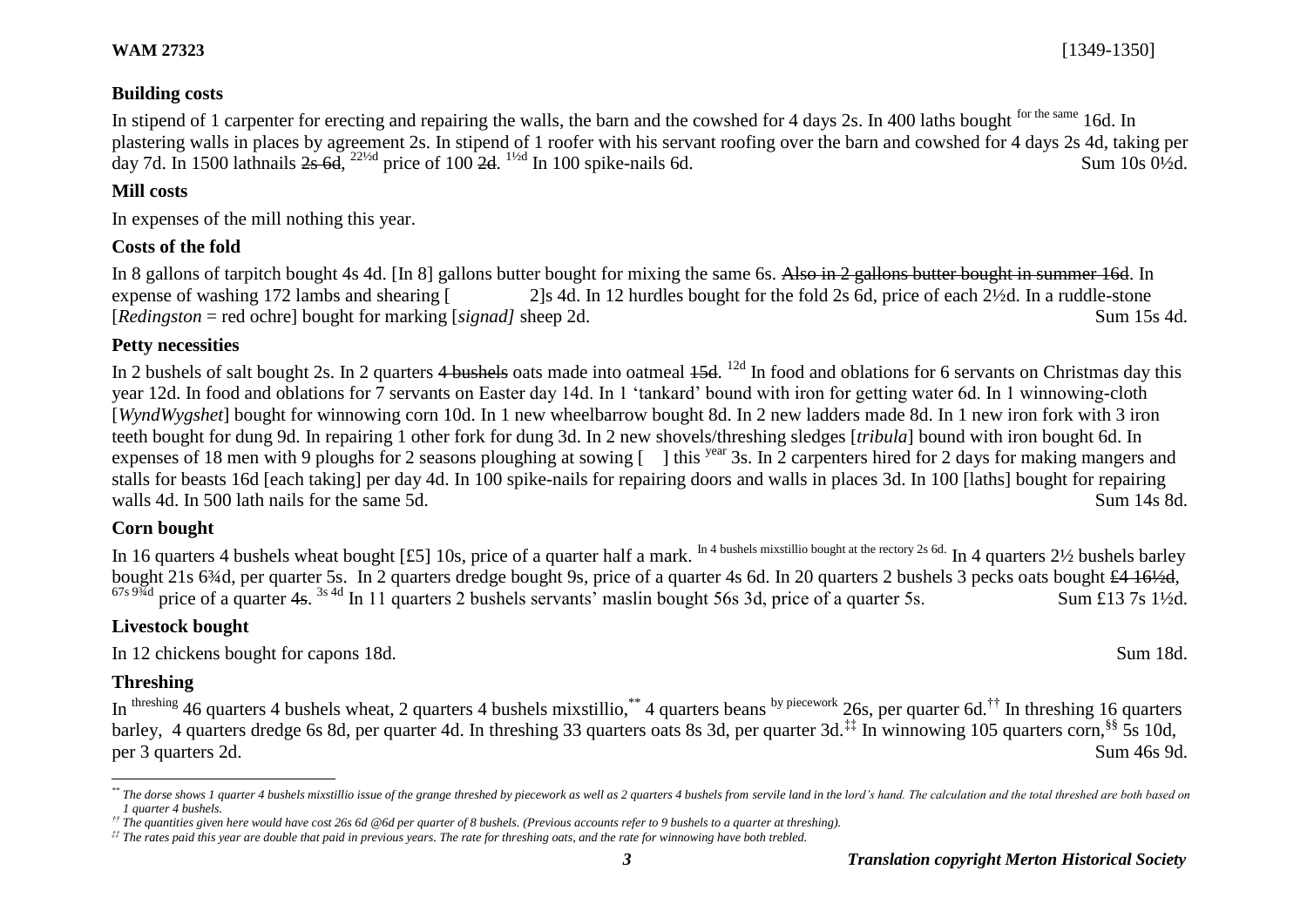# **Hoeing and Mowing \*\*\***

In hoeing corn nothing because by labour services. In mowing 5 acres meadow 3s 4d, per acre 8d, viz in Eylond 1½ acres. Also for meadow of servile tenements happening into the lord's hands  $3\frac{1}{2}$  acres. In tedding turning [and] lifting the same besides customary help this year 45d. <sup>6d †††</sup>

Sum 3s 10d.

Harvest costs: <sup>(Each acre which they reap by boon-work in all years to cost 9¾d, therefore henceforth the *serviens* is to see whether it is to the lord's profit to reap thus or by piecework, on personal pain and</sup> peril in the account)

In reaping and binding 46 acres wheat and oats by piecework 29s 8d, per acre 8d,<sup>‡‡‡</sup> deducting therefrom 2 acres in gain. In reaping and binding 5 acres barley, 7 acres 1 rood beans by piecework 9s 9d, per acre 10d, deducting therefrom ½ acre in gain.§§§ In expenses of 83 workers both free and servile at 3 boonworks as though for 1 day together with expenses of  $\frac{19}{10}$ <sup>9\*\*\*\*</sup> men over them with rods to superintend reapers who reaped this year 27½ acres of wheat and oats, viz in bread bought 7s 8d, to each of them at noon and at supper 2 loaves, price 1d;†††† in ale bought for the same 3s 10d, to each of them ½d; in meat and fish for the same 5s 9d, to each of them ¾d. In expenses of 19 men reaping and binding at 2 dry boonworks, who reaped 6½ acres wheat and oats 19d, to each of them in bread and companagium 1d. In 2 lb of candles bought 4d. In stipend of 1 reap-reeve in harvest 5s 6d. In stipend of 1 stacker in harvest nothing because in the rectory. In expenses of *serviens* and 1 reap-reeve over and above their fixed livery<sup>‡‡‡‡</sup> 18d. In servants' expenses for their 'harvest goose' 18d. Sum 66s 7d.

#### **Stipends**

In stipend of 1 *serviens* for the year 13s 4d. In stipend of 1 carter, 2 ploughmen and 1 dairy worker from Michaelmas until Christmas 6s, to each of them 18d. In stipend of 1 shepherd from 1 November until 2 February for 1 quarter year 2s. In stipend of 1 carter, 4 ploughs ploughmen and 1 dairy worker from Christmas until Easter 12s, to each of them 2s. In stipend of 1 lad keeping cows from Michaelmas until Easter for half a year 12d. In stipend of 4 ploughmen, 1 dairy worker from Easter until the feast of the Nativity of John the Baptist 10s, to each of them 2s. In stipend of 1 carter, 2 ploughmen, shepherd and 1 dairy worker from the feast of the Nativity of John the Baptist until Michaelmas 20s, to each of them 4s. In stipend of 1 lad keeping cows from Easter until Michaelmas 2s 6d.<sup>§§§§§</sup> Sum 66s 10d.

 $\overline{a}$ 

*<sup>§§</sup>These figures total 106 quarters. In earlier accounts, only half the total threshed was winnowed by piecework, the other half being winnowed by the dairy worker.*

*<sup>\*\*\*</sup> This section and the next are repeated, upside down and crossed through, after Harvest Costs. A separate membrane has been sown over it.* 

*<sup>†††</sup> In the crossed through text below this figure is 20d.*

*<sup>‡‡‡</sup> 46 quarters minus 2@ 8d = 29s 4d not 29s 8d. However, the total given assumes 29s 8d.*

*<sup>§§§</sup> 7 acres 1 rood minus ½ acre @ 10d = 9s 9½d, not 9s 9d. However, the total does not include the ½d.*

*<sup>\*\*\*\*</sup> In the crossed through text below the figure is 19 men.*

*<sup>††††††††</sup> ie ½d per loaf.*

<sup>&</sup>lt;sup>2222</sup> This line is the first line of the separate membrane sown over the main roll. The text underneath this separate membrane is upside down and crossed through. It relates to Hoeing and Mowing and to Harvest Costs.

*<sup>§§§§</sup> Stipends increased in the second half of the year. Was this normal, or a result of the Black Death?*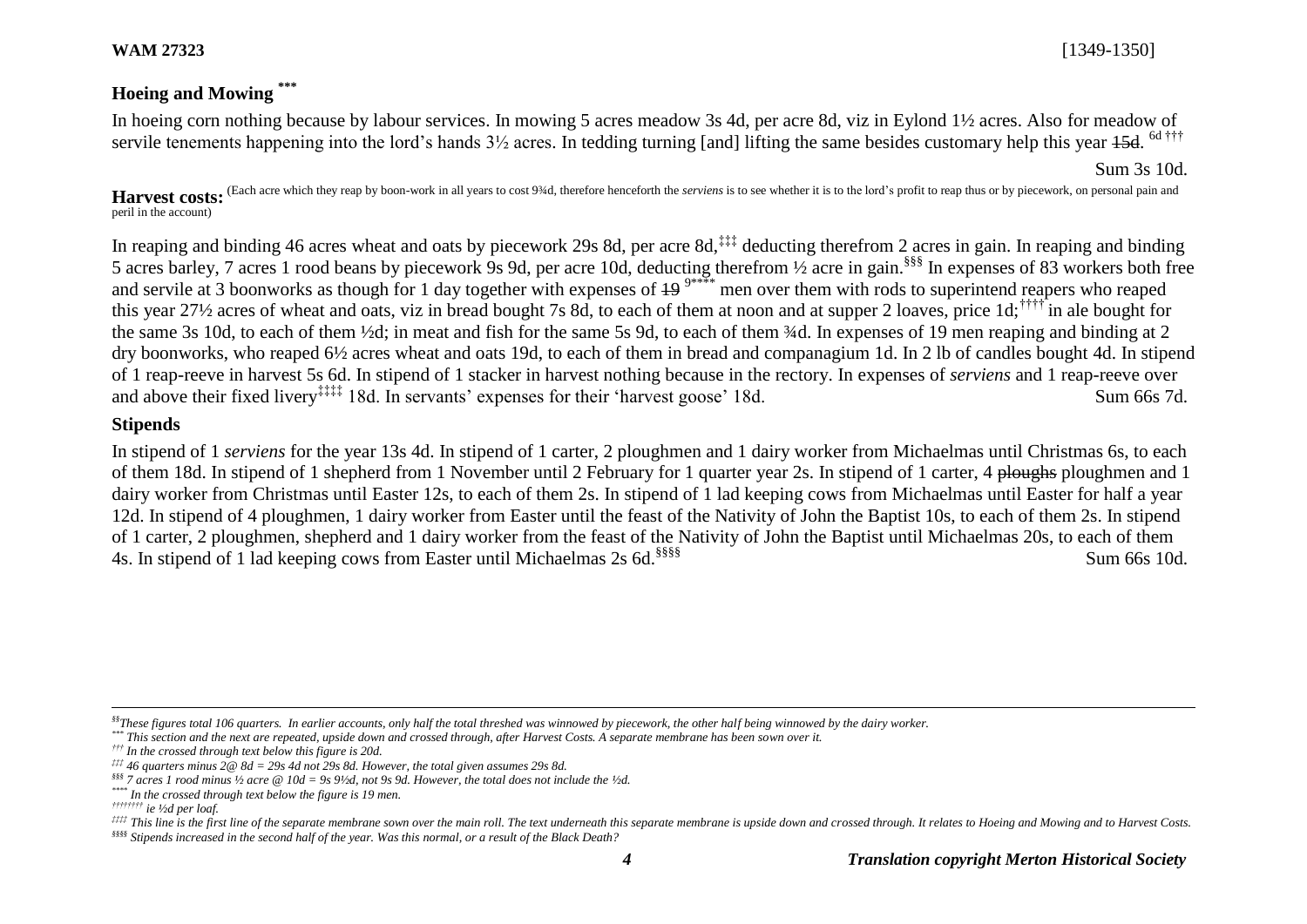#### **WAM 27323** [1349-1350]

 $\overline{a}$ 

In expenses of 1 groom being in the same place keeping 2 horses of the lord Prince for 42 days 5s 3d. Also given to John Wermyngton purveyor of oats for the lord King in September for not taking 14 quarters oats, 2s 6d. Also given to John Padyngton purveyor for the lord Prince for not taking 4 quarters beans 6d. Also given to the purveyor of the lord King for not taking hay at the same place in summer 12d. Also given to 2 men taking sheep to Teddington on 1 occasion and pigs to the same place on another occasion 4d. In carrying 15 quarters corn beyond the Thames [*Tames'*] which was carried there by manor horses, besides 17 quarters carried there by carrying service 2s 6d, <sup>15d</sup> per quarter 2d. <sup>1d</sup> In 1 stable [*stablo*] hired at Lambeth, with hay bought, carting [*carat*] the lord's said corn to the keeper of the granary at the same place 6d. <sup>3d</sup> 5s 10d.

### **Expenses of Bailiff and Steward**

In expenses of brother N Littlyngton bailiff for his coming at the same place for Courts held on 2 occasions 8s. In expenses of the steward for 2 Courts held 2s. Sum 10s.

#### **Sum of all expenses and deliveries** £28 4s 3¾d.

And so he exceeds 75s 7¾d.

But afterwards the same has respite for 22s 6d for 10 quarters oats taken by John Wartr' purveyor of the lord king, price of a quarter 2s 6d,\*\*\*\*\* besides 1 quarter in gain*.* Also the same has respite for 5s 2½d for 12 capons, 3 cocks, 11 hens taken for chickens for the lord Prince.

*<sup>\*\*\*\*\*</sup> 9 quarters @ 2s 6d = 22s 6d, not 10 quarters. Has the* gain *been deducted?*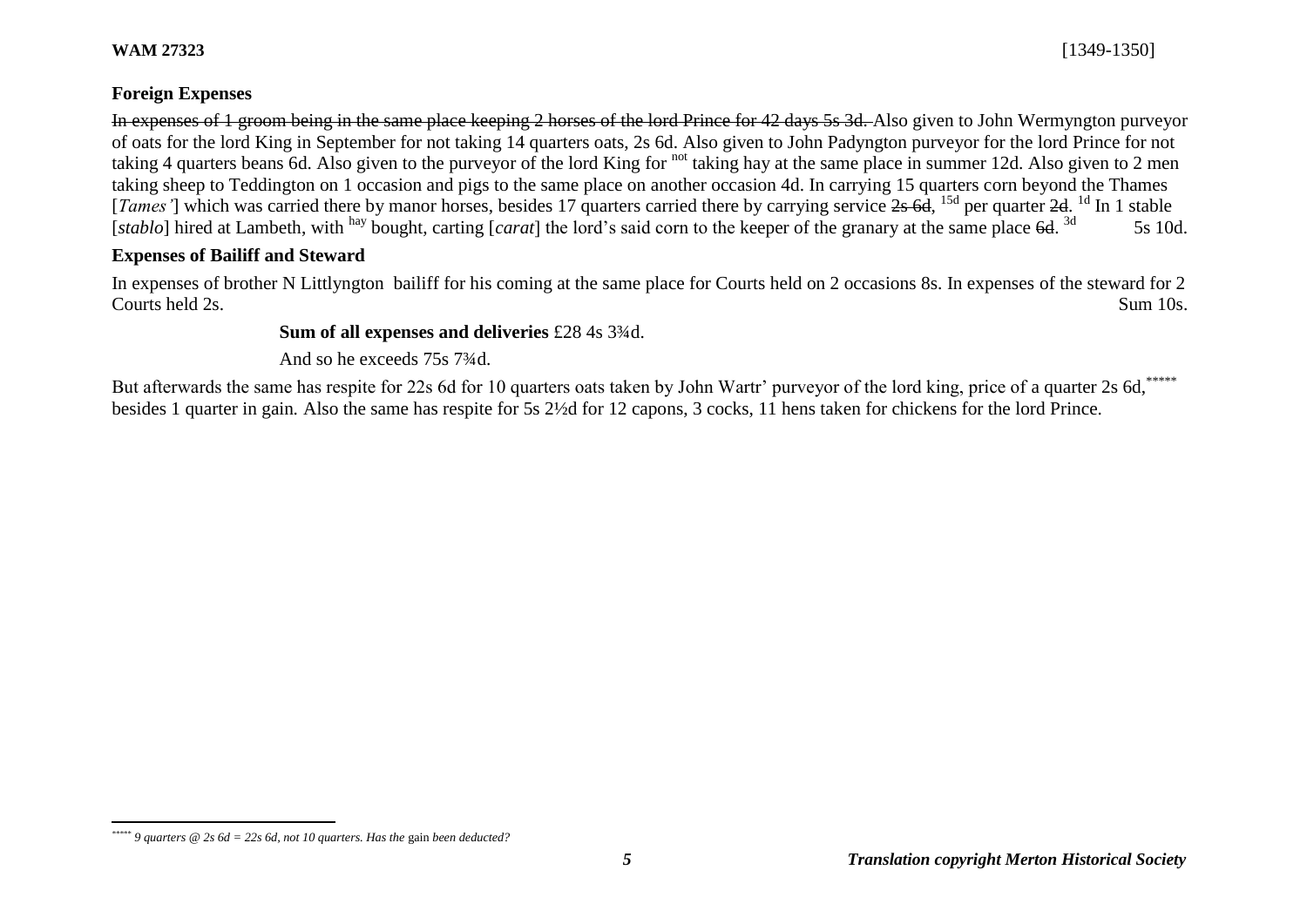#### **WAM 27323** [1349-1350]

| <b>DORSE</b>                                                                                       |                                                                                                                                                                                                                                                                                                                                                                                                                                                                                                                                                                                                                                                                                                                                                                                                                                                                                                                                                                                                                               |
|----------------------------------------------------------------------------------------------------|-------------------------------------------------------------------------------------------------------------------------------------------------------------------------------------------------------------------------------------------------------------------------------------------------------------------------------------------------------------------------------------------------------------------------------------------------------------------------------------------------------------------------------------------------------------------------------------------------------------------------------------------------------------------------------------------------------------------------------------------------------------------------------------------------------------------------------------------------------------------------------------------------------------------------------------------------------------------------------------------------------------------------------|
| <b>Morden</b>                                                                                      | Issues of the grange at the same place by [struck] measure for 24 <sup>th</sup> year-Thomas Broun serviens                                                                                                                                                                                                                                                                                                                                                                                                                                                                                                                                                                                                                                                                                                                                                                                                                                                                                                                    |
| Wheat He<br>answers for $2\frac{1}{2}$ -<br>fold minus 2<br>quarters 3<br>bushels <sup>†††††</sup> | First he renders his account for [46 quarters 4 bushels wheat, of which 20 quarters 5 bushels curall, of issue of the grange] at the same place<br>by struck measure both from the demesne and from the said [-all- And for 16 quarter 4 bushels of purchase $\frac{1}{1}$ ] of which 12 [? quarters]<br># bushels?] from the Rectory? And for 4?] bushels $1^{peck}$ of increment <sup>§§§§§§</sup> of the heaped eighth [bushel]<br>I increment of the same.<br>[Sum 63 quarters 4 bushels 1 peck].                                                                                                                                                                                                                                                                                                                                                                                                                                                                                                                         |
|                                                                                                    | Of which in sowing over [28 acres land 7 quarter 5 bushels, over the acre 2 bushels 1 peck minus in total 2 bushels] <sup>*******</sup> viz in<br>Thilstelcroft 19 acres and no more [because 3 acres]<br>, in ] Southbereworth 9 acres and no more because 14½ acres 21<br>perches with beans and barley. [] delivered below and exchanged the previous year of 4 quarters 1\% bushels, nothing here [because]<br>paid. <sup>††††††</sup> In livery of the <i>serviens</i> for the whole year 6 quarters 4 bushels taking a quarter for 8 weeks. In maslin for servants' livery as<br>below 20 quarters 5 bushels as if curall. Delivered to brother N de Littlyngton keeper of the granary of Westminster 13 quarters by 1 tally.<br>And delivered to brother T Combrok keeper of the granary of Westminster 7 quarters by 1 tally. Delivered to Robert Broun serviens of<br>Battersea for seed 3 quarters by 1 tally. In livery of 1 reap-reeve in harvest and 1 stacker for 4 weeks in harvest 1 quarter. For bread baked |
| <b>Mixstillio</b>                                                                                  | The same answers for 1 quarter 4 bushels in total issue of the grange at the same place threshed by piecework.: it it and for 2 quarters 4 bushels [] from servile land<br>answers for 2-fold happening into the lord's hand threshed by piecework And for 3 pecks of inc[rement]<br>And for 14 bushels of purchase at the rectory.                                                                                                                                                                                                                                                                                                                                                                                                                                                                                                                                                                                                                                                                                           |
| $7s$ 6d                                                                                            | ] Sum [4 quarters 4 bushels] 3 pecks. And  account 1  remains substants<br>In sale at the audit 1 quarter [and $\frac{1}{2}$                                                                                                                                                                                                                                                                                                                                                                                                                                                                                                                                                                                                                                                                                                                                                                                                                                                                                                  |
| <b>Beans</b><br>2-fold<br>minus 3 bushels                                                          | The same answers for 4 quarters beans of total issue of [the grange at the same place<br>]. And for 1 bushel of increment of the same<br>eighth bus[hel ]. Sum [4 quarters 1 bushel].                                                                                                                                                                                                                                                                                                                                                                                                                                                                                                                                                                                                                                                                                                                                                                                                                                         |
|                                                                                                    | Of which in sowing over 7 acres 1 rood land in Southbereworth [as appears above under] the heading Wheat 3 quarters 5 bushels, over the<br>acre 4 bushels. In sale 4 bushels. Sum as above. And none remains.                                                                                                                                                                                                                                                                                                                                                                                                                                                                                                                                                                                                                                                                                                                                                                                                                 |

*<sup>†††††</sup> The issues identified in the Threshing section of this account would give a higher yield than that stated here, based on the quantities sown recorded in the previous year's account.*

l

*<sup>‡‡‡‡‡</sup> According to the Dorse, 16 quarters 4 bushels wheat were purchased.*

SSSSS increment - The manor apparently followed the custom of striking, or leveling, the first 7 bushels of a quarter of grain, but leaving the eighth bushel heaped. The reeve was charged for the difference between *heaped and struck measure. In subsequent accounts it is calculated at 1 peck per full quarter, around 3%, or 25% of the bushel. This is the proportion found in Merton College and Bishop of Winchester accounts, though all eight bushels were struck on those manors. Beveridge 'Wheat Measures in the Winchester Rolls'* Economic History Review *5 (1930) found just one example of the eighth bushel being left unstruck.*

*<sup>\*\*\*\*\*\*</sup> The following year's yield of 2-fold requires 7 quarters 5 bushels to have been sown this year, which works out at just under the usual 2 quarters 1 peck per acre over the 28 acres sown.*

*<sup>††††††</sup> 4 quarters 1½ bushels of new grain had been consumed in the previous year by 'exchange'.*

*<sup>‡‡‡‡‡‡</sup> In Harvest Costs, bread bought was for 92 men, not 101.*

*<sup>§§§§§§</sup> 19 men according to Harvest Costs, not 16.*

*<sup>\*\*\*\*\*\*\*</sup> The usual 3% increment is also applied to grain bought and sold.*

*<sup>†††††††</sup> These figures total 63 quarters 7 bushels 1 peck. The membrane is badly damaged, but missing amounts have been supplied [in brackets] from other parts of the account or else by calculation.*

*<sup>‡‡‡‡‡‡‡</sup> Not listed under Threshing.*

*<sup>§§§§§§§</sup> 3 quarters 3 pecks of mixstillio were used for Servants' livery in the Maslin account below.*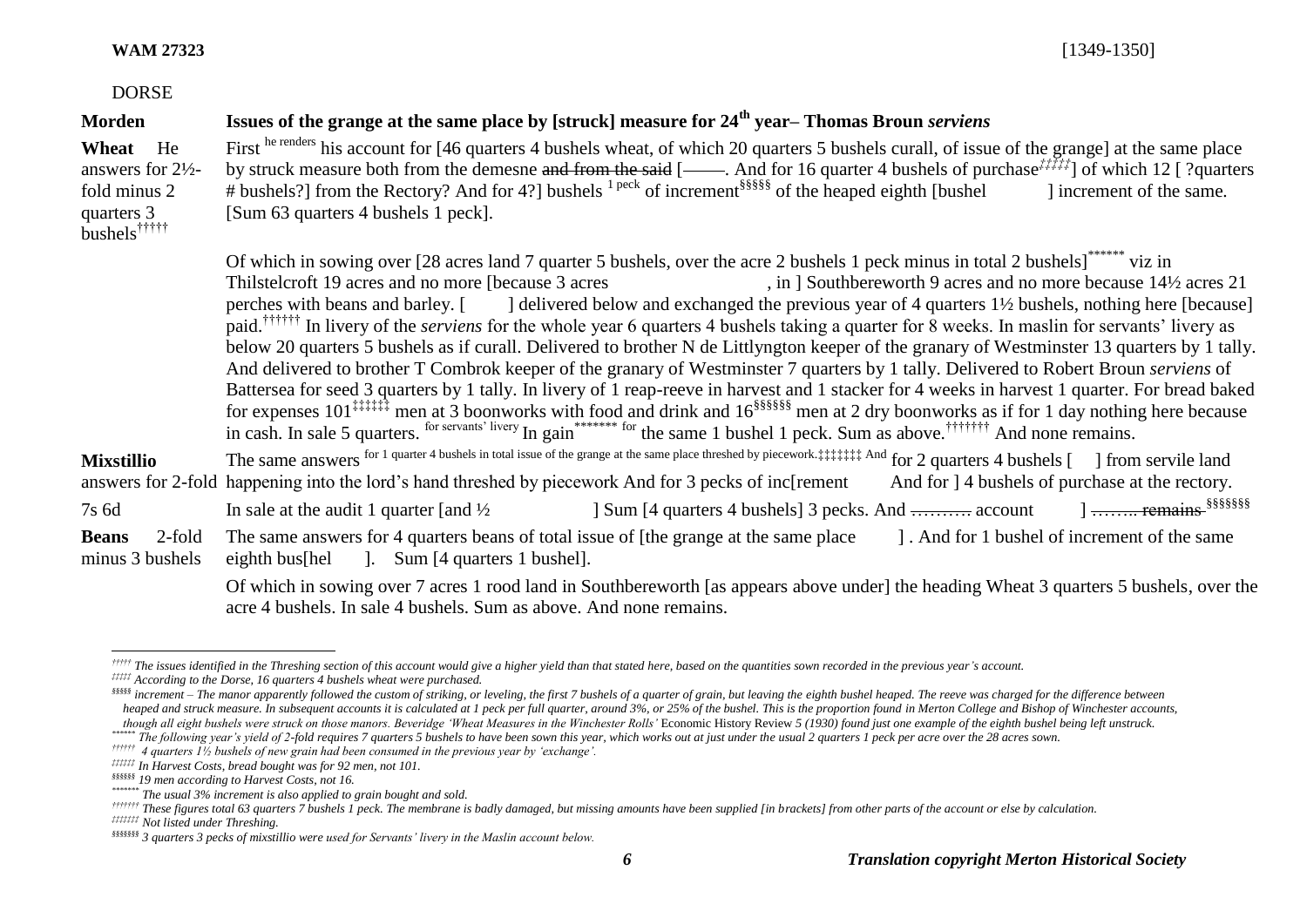l

- **Peas and vetches** The same answers for 1 quarter peas of total issue by the aforesaid measure, of the demesne in estimation in sheaves. Sum 1 quarter. Of which in fodder for various purveyors of the lord Prince tarrying at the same place with 2 horses for 6 weeks in the months of December and January in estimation in sheaves 1 quarter. Sum as above. And none remains.
- **Barley** 2-fold minus ½ bushel The same answers for 16 quarters barley of issue of the demesne by the aforesaid measure, threshed by piecework. And for 4 bushels of increment of the same. And [for 4] quarters 2½ bushels of purchase. And for 1 bushel of increment of the same. Sum 20 quarters 7½ bushels. Of which in sowing over 20[ acres, 10 quarters,] over the acre 4 bushels, viz in Southbereworth as appears under the heading Wheat, 7 acres [1 rood 20] perches. In N[orthbereworth 7 acres 1]½ roods. In Buttissathesche 4 acres 1½ roods. In Durantes[held 3½ roods, and no more because 8 acres 2 roods with Dredge.] Also delivered for making dredge as below 2 quarters. [Delivered to the keeper of the granary at] Westminster 7 quarters by 1 tally. In maslin for servants' livery [1 quarter 7 bushels] 2 pecks. Sum as above. And none remains. **Dredge** 2-fold minus 7 bushels The same answers for 4 quarters of total issue by the aforesaid measure, of the demesne threshed by piecework. And for 1 bushel of increment of the same. And for 2 quarters of purchase of the rectory. And for ½ bushel of increment of the same And for 2 quarters received of barley as above. And for 1 quarter 6½ bushels received of oats as below. Sum 10 quarters. Of which in sowing over 8 acres 2 roods land in Durantisheld and no more because 3½ roods with barley, 4 quarters, over the acre 4 bushels minus in total 2 bushels. Delivered to brother T Combroke keeper of the granary 5 quarters. In sale as within 1 quarter, Sum as above. And none remains.
- **Oats** 1½-fold plus The same answers for 33 quarters [of total issue by] the aforesaid measure, of the demesne, threshed by piecework. And for 1 quarter 1 peck 5 bushels 1 peck of increment of the same eighth [bushel] And] for 3 quarters 6 bushels of the same by estimation in sheaves And for 20 quarters 2 bushels 3 pecks of purchase both of the rectory [and . And for 5 bushels] increment of the heaped eighth bushel. Sum [58 quarters 6 bushels]. 25s 8½d 28s 2½d, Of which in sowing over 52 acres land 26 quarters, over the acre 4 bushels, viz in Hetcroft 4 acres 3 roods, in Dedemannisfurlong 12 acres price of a quarter 2s 6d and no more because 2 acres 1 roods lie fallow, \*\*\*\*\*\*\*\*\*\*\*\*\*\* in Waterden 16 acres, in Neweb<sup>er</sup>icroft 9½ acres, in Gillenheld 9 acres 3 roods and no more because 7 acres 1 rood lie fallow. Also delivered for making dredge 1 quarter  $6\frac{1}{2}$  bushels  $\frac{1}{2}$ . [sic] In meal for servants' pottage for the year 2 quarters 4 bushels. In fodder for 2 carthorses from Michaelmas day until 1<sup>st</sup> January nothing this year because of the stripping of the grange, on account of which they were not occupied as accustomed on account of the pestilence. In fodder for 2 carthorses from 1<sup>st</sup> January until  $3^{rd}$  May for 121 nights, 3 quarters 6 bushels 2 pecks, because expended peas and vetches taking per night 1 peck.<sup>††††††††</sup> In fodder for 4 draught horses at 2 sowing seasons this year 2 quarters In fodder for 16 oxen, by estimation in sheaves, and in fodder for sick animals in winter [and] in Lent in estimation in sheaves 3 quarters 6 bushels. In sustenance for 4 breeding geese while laying 2 bushels. In fodder for the horses of brother J Littlyngton bailiff, John Dud<sup>[1</sup>] steward, coming at the same place on 2 occasions for superintending and regulating the state of the manor 6 bushels by  $\begin{bmatrix} 1 & \text{fully} \end{bmatrix}$  Littlyngton 1 quarter taken for the use of the lord Prince by John  $\begin{bmatrix} 1 & \text{fully} \end{bmatrix}$  tally price of a quarter 2s 6d and for the same purpose 1 quarter in gain. <sup>######</sup>Given in fodder to various grooms of the lord Prince being at the same place in January with 2 horses for 6 weeks 6 bushels. Given to the same so that they removed the said two horses 1 quarter oats. In sale 5 quarters. In gain for the same 2 bushels 1 peck. In sale at the audit 11 quarters 2 bushels 1 peck. Sum as above. And none remains.<sup>§§§§§§§§</sup>§

*<sup>\*\*\*\*\*\*\*\*</sup> Dedemannisfurlong contained 13 acres 3 roods in total, so if 12 acres were sown with oats, only 1 acre 3 roods were left fallow, not 2 acres 1 rood.*

*<sup>††††††††</sup> 121 pecks = 3 quarters 6 bushels 2 pecks. There is no entry for carthorse fodder under Peas & Vetches to account for the difference.*

*<sup>‡‡‡‡‡‡‡‡</sup> See Expences on recto: Afterwards allowed 10 quarters oats taken by purveyors of Prince, but value calculated on 9 quarters.*

*<sup>§§§§§§§§</sup> These figures total 57 quarters 7 bushels; even if the full 3 quarters 6 bushels 2 pecks for carthorse fodder is counted, rather than the 3 quarters shown after deductions, it is still 2 pecks short.*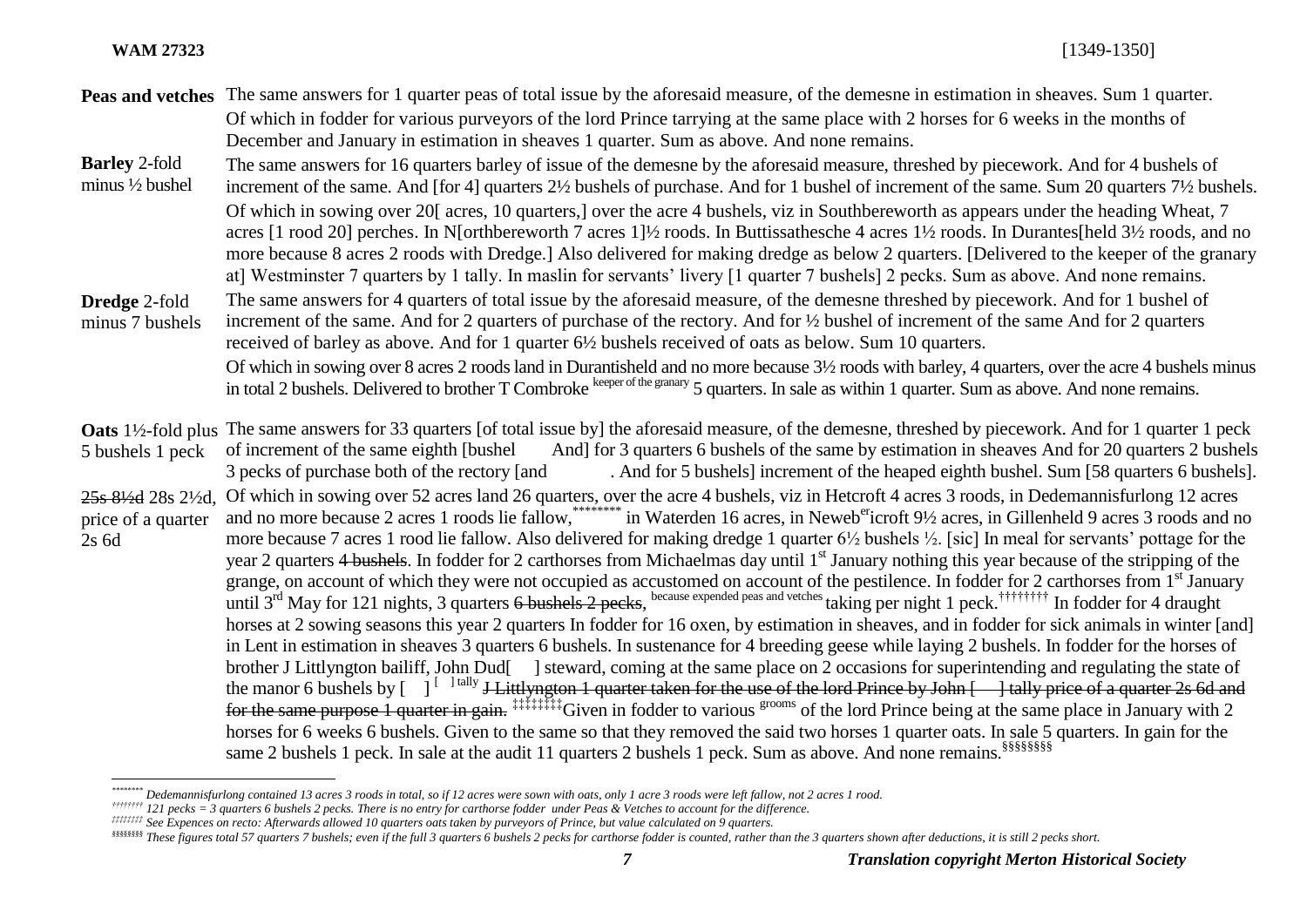#### **Multure of the**  For multure of the mill nothing this year because it stands idle.

#### **mill**

**Maslin for servants** The same answers for 20 quarters 5 bushels curall wheat, 3 quarters 3 pecks mixstillio, 1 quarter 7½ bushels barley, and for 11 quarters 2 bushels maslin of [purchase]. And for 2 bushels 3 perches of gain. Sum 37 quarters 2 bushels.

Of which in livery of 1 carter,  $[2 \text{ ploughmen}]$ , 1 dairy worker from Michaelmas until Christmas, viz  $24^{\text{th}}$  December for 12 weeks 4 days, 5 quarters, taking a quarter for 10 weeks. In livery of 1 carter from Christmas until [25<sup>th</sup>] March for 13 weeks, and the same from the feast of St John the Baptist viz 24<sup>th</sup> June until Michaelmas for 14 weeks 3 quarters 3 bushels, taking per week 1 bushel. In livery of 2 ploughmen and 1 dairy worker from Christmas until Michaelmas for 39 weeks 4 days, 14 quarters 6<sup>1/2</sup> bushels each of them per week 1 bushel. In livery 2 ploughmen driving  $2^{the second}$  plough from Christmas until the Nativity of St John the Baptist for 26 weeks, 6 quarters 4 bushels, each of them taking per week 1 bushel. In livery of 1 shepherd from  $1<sup>st</sup>$  November until  $2<sup>nd</sup>$  February for 13 weeks, 1 quarter 5 bushels, taking per week 1 bushel, and then for his time making delivery of sheep as far as Teddington on account of very great murrain and for [their] safe delivery. And 1 lad keeping lambs which came from Battersea from 8<sup>th</sup> June until Michaelmas for 16 weeks 2 quarters, taking per week 1 bushel. In livery of 1 lad keeping cows from Michaelmas until 23<sup>rd</sup> March for 25 weeks 1 quarter 4½ bushels, taking per week ½ bushel. In livery of the same from then until Michaelmas for 27 weeks 2 quarters 2 bushels, taking a quarter for 12 weeks. In customary payment to customary tenants lifting the lord's hay 1 bushel. Sum as above. And none remains.

### **LIVESTOCK ACCOUNT**

| <b>Carthorses</b> | The same answers for 2 carthorses from the remaining by indenture. Sum 2. And there remain 2 carthorses.                                                                                |
|-------------------|-----------------------------------------------------------------------------------------------------------------------------------------------------------------------------------------|
|                   | <b>Draught horses</b> The same answers for 6 draught horses and 1 female colt aged 1/2 year from the remaining, of which 4 female. And for 1 stray. Sum 7<br>draught horses and 1 colt. |

Of which stolen by night in November 1. witnessed Sum 1. And there remain 2 male draught horses, 4 female, and 1 female colt aged 1<sup>1</sup>/<sub>2</sub> years.

**Oxen** The same answers for 12 oxen from the remaining, and for 2 oxen received from R Broun *serviens* of Battersea in October <sup>in place of 2</sup>  $*$  by 1 tally. And for 4 oxen received from John Bond reeve of Hendon in October by 1 tally. Sum 18.

Of which in sale 2 sick old oxen. Sum [2]. And there remain 16 cows. <sup>oxen</sup>

**Bulls** The same answers for 1 bull from the remaining. And sold as within. And none remains.

Of which in murrain before calving upon le Whether in February 1. witnessed In sale inside this account 3 old cows, of which 1 dry and sterile. Sum 4. And there remain 14 cows.

**Cows** The same answers for 14 cows from the remaining by indenture. And for 4 added from heifers. Sum 18.

 $\overline{a}$ *\*\*\*\*\*\*\*\*\* 6 heifers were received from Hendon with the 2 oxen. There is no mention of heifers coming from or going to Battersea in this year's account.*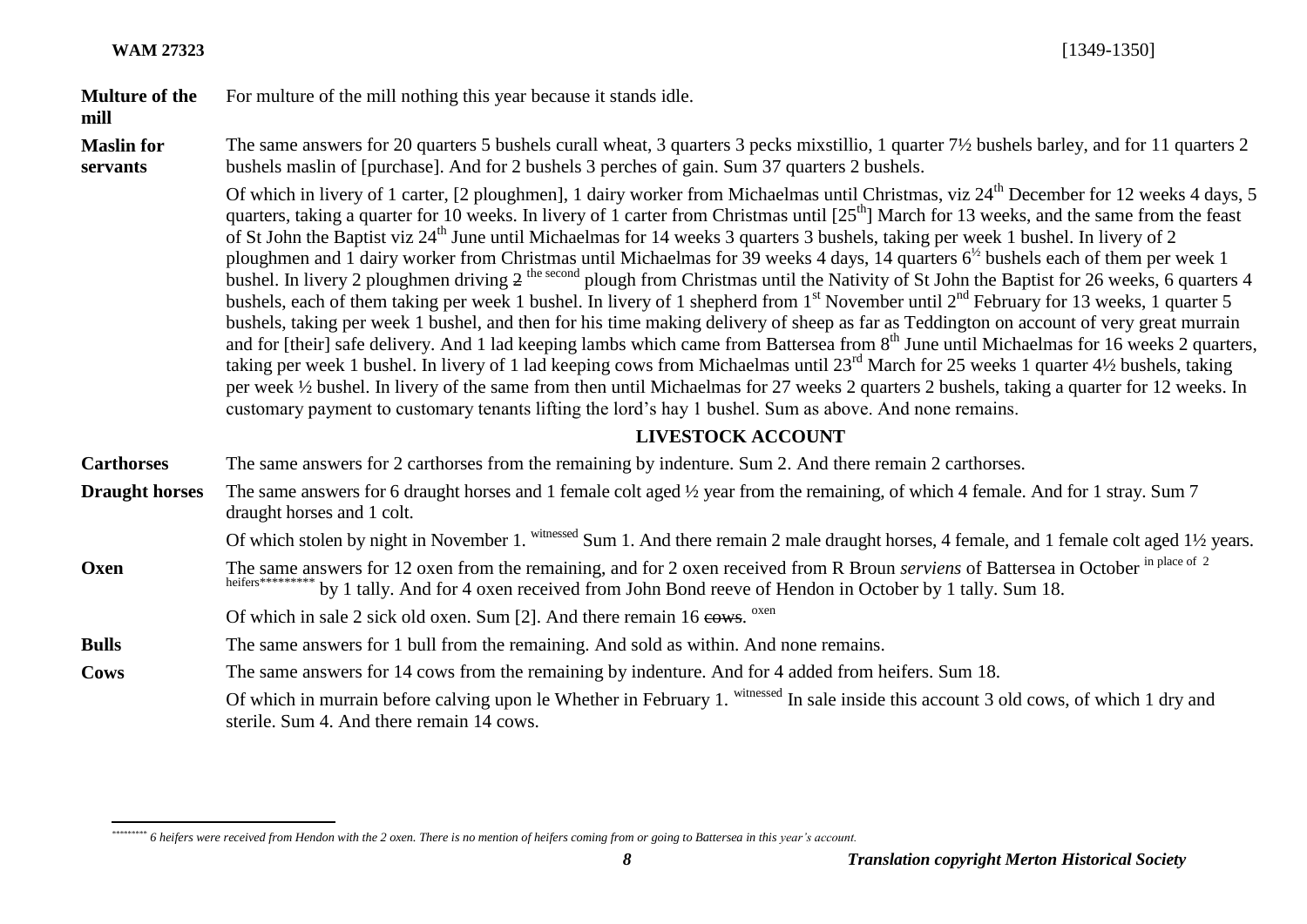| <b>Steers and</b><br><b>Heifers</b>         | The same answers for 6 heifers received from John Bund reeve of Hendon by 1 tally with oxen in October. Sum 6.                                                                                  |
|---------------------------------------------|-------------------------------------------------------------------------------------------------------------------------------------------------------------------------------------------------|
|                                             | Of which in addition with cows 4 heifers. Sum 4. And there remain 2 heifers.                                                                                                                    |
| <b>Bullocks and</b><br><b>Young Heifers</b> | The same answers for 1 bullock added from calves. And for 1 stray young heifer. Sum 2. And there remain 1 bullock and 1 stray young<br>heifer.                                                  |
| <b>Calves</b>                               | The same answers for 3 calves from the remaining. Of purchase from the farmer none because he had none. Sum 3.                                                                                  |
|                                             | Of which in murrain in November 2. witnessed In addition with bullocks 1. Sum as above. And none remains.                                                                                       |
| <b>Wethers and</b><br><b>Hoggets</b>        | The same answers for 15 wethers and 1 hogget from the remaining. And for 175 wethers and hoggets received from William<br>Heryng reeve of Teddington in October by 1 tally. Sum 191.            |
|                                             | Of which delivered to William Heryng reeve of Teddington 94. by 1 tally In murrain before shearing in November and January 46. witnessed In<br>sale 51. Sum as above. And none remains.         |
| <b>Ewes</b> and                             | The same answers for 8 ewes, 1 gimmer and 3 lambs from the remaining. Sum 12                                                                                                                    |
| <b>Gimmers</b>                              | Of which in murrain in October 1 ewe, 1 yearling lamb. withessed And delivered to William Heryng reeve of Teddington in January 8 ewes<br>and 2 yearling lambs. Sum as above. And none remains. |
| Lambs                                       | The same answers for 172 lambs of issue this year received from Robert Broun reeve of Battersea 8 <sup>th</sup> June by 1 tally. Sum 172.                                                       |
|                                             | Of which in murrain 2. witnessed Sum 2. And there remain 170 lambs.                                                                                                                             |
| <b>Sows</b>                                 | The same answers for 2 sows from the remaining. Sum 2.                                                                                                                                          |
|                                             | Of which delivered to John de Blakemor <i>serviens</i> of Greenford in May 1 sow by 1 tally. Sum 1. And there remains 1 sow.                                                                    |
| <b>Pigs</b>                                 | The same answers for 8 pigs from the remaining by the said indenture, of which 2 boars. And for 2 added from piglets. Sum 10.                                                                   |
|                                             | Of which delivered to John de Blakemor serviens of Greenford 2 pigs by 1 tally. In sale 8. Sum as above. And none remains.                                                                      |
| Piglets [porculi]                           | The same answers for 15 piglets from the remaining, of which 9 wanting. <sup>†††††††††</sup> Sum 15.                                                                                            |
|                                             | Of which in addition with pigs 2. In sale 13 piglets. Sum as above. And none remains.                                                                                                           |
| <b>Young piglets</b>                        | The same answers for 4 young piglets from the remainder as if in murrain because not witnessed. And for 12 of issue in October.                                                                 |
| [porcelli]                                  | And for 7 young piglets in April. Sum 23.                                                                                                                                                       |
|                                             | Of which in tithe 2. Delivered to John de Blakemor serviens of Greenford 12 young piglets. In murrain of the rest of the remaining 4.<br>witnessed Sum 18. And there remain 5 young piglets.    |

 $\overline{a}$ *††††††††† ie not of required standard*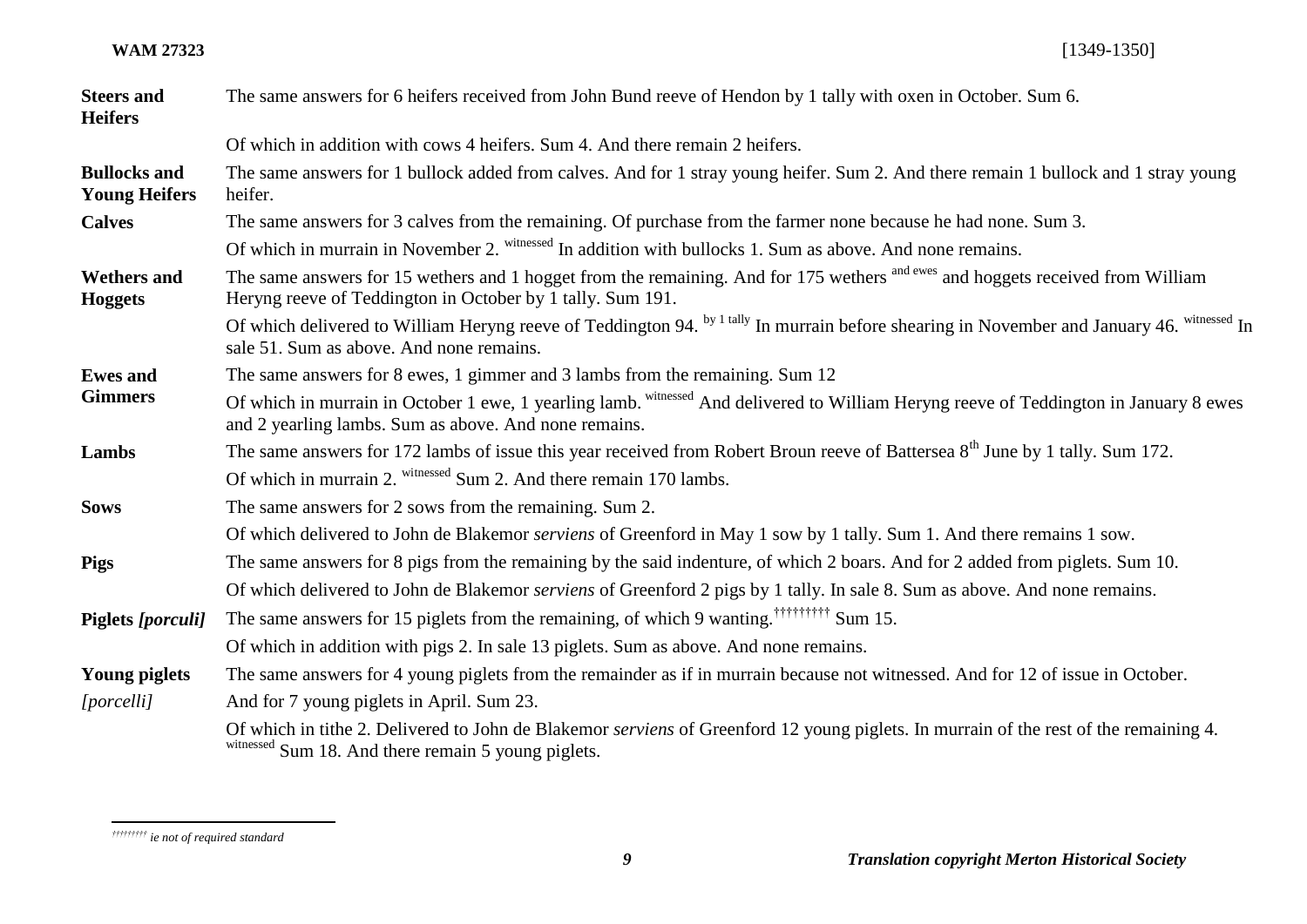#### **WAM 27323** [1349-1350]

| <b>Geese</b>          | The same answers for 31 geese from the remaining, of which 2 are ganders and 4 breeding females. And for 21 [goslings] of issue and no<br>more and no more because 1 breeding female died because of that. <sup>########</sup> Sum 52.                                                                                                                                                                                                                            |
|-----------------------|-------------------------------------------------------------------------------------------------------------------------------------------------------------------------------------------------------------------------------------------------------------------------------------------------------------------------------------------------------------------------------------------------------------------------------------------------------------------|
|                       | Of which in tithes 2. In sale as within 25. Sum 27. And there remain 25 geese, of which 2 are ganders and 4 breeding females.                                                                                                                                                                                                                                                                                                                                     |
| Capons                | The same answers for 12 capons from the remaining. And for 12 capons made from chickens. Sum 24.                                                                                                                                                                                                                                                                                                                                                                  |
| 3s.                   | Of which in expenses of brother N Littlyngton bailiff 1 capon. In sale 11. Taken and delivered to the poulterer of the lord Prince 12. In sale                                                                                                                                                                                                                                                                                                                    |
| <b>Cocks and hens</b> | The same answers for 2 cocks and 12 hens from the remaining. And for 4 cocks and 6 hens from rent at the Christmas term. Sum 24.                                                                                                                                                                                                                                                                                                                                  |
| $2s\,2\frac{1}{2}d$   | Of which in expenses of brother N Littlyngton bailiff 1 cock, 3 hens. Taken by the poulterer of the lord Prince 3 cocks, 11 hens. In sale 2<br>cocks and 4 hens. In sale 2 cocks and 4 hens. In sale at the audit 3 cocks, 11 hens.*************** Sum as above. And none remains.                                                                                                                                                                                |
| <b>Chickens</b>       | The same answers for 12 chickens of purchase. And they are made capons as above. And none remains.                                                                                                                                                                                                                                                                                                                                                                |
| <b>Hides</b>          | The same answers for the hide of 1 cow, 2 yearling calves. Sum 3. And sold as within. And none remains.                                                                                                                                                                                                                                                                                                                                                           |
| <b>Lambs</b> wool     | The same answers for 172 lambs' fleeces from lambs as above. And sold as within. And none remains.                                                                                                                                                                                                                                                                                                                                                                |
| <b>Wool-fells</b>     | The same answers for 48 wool-fells and 2 lambs' small skins of issue of murrain. Sum 50. And sold as within. And none remains.                                                                                                                                                                                                                                                                                                                                    |
| <b>Fold hurdles</b>   | The same answers for 20 hurdles from the remaining. And for 13 hurdles for the fold received of rent at Hokeday. And for 12 of<br>purchase. Sum 45.                                                                                                                                                                                                                                                                                                               |
|                       | Of which used 8. In want of rent from the tenement of William Makernays, <sup>11/2</sup> virgates tenement of William Joce, <sup>1 virgate</sup> tenement of John<br>Adam, <sup>1 virgate</sup> tenement of Henry atte Rithe, <sup>1/2 virgate</sup> tenement of Walter atte Cherch <sup>1/2 virgate</sup> because in the lord's hands $4\frac{1}{2}$ hurdles, for<br>each virgate 1 hurdle. In sale $6\frac{1}{2}$ hurdles. Sum 19. And there remain 26 hurdles. |

 $\overline{a}$ *‡‡‡‡‡‡‡‡‡ ie while laying*

*<sup>§§§§§§§§§</sup> These were afterwards allowed.*

*<sup>\*\*\*\*\*\*\*\*\*\*</sup> These were afterwards allowed.*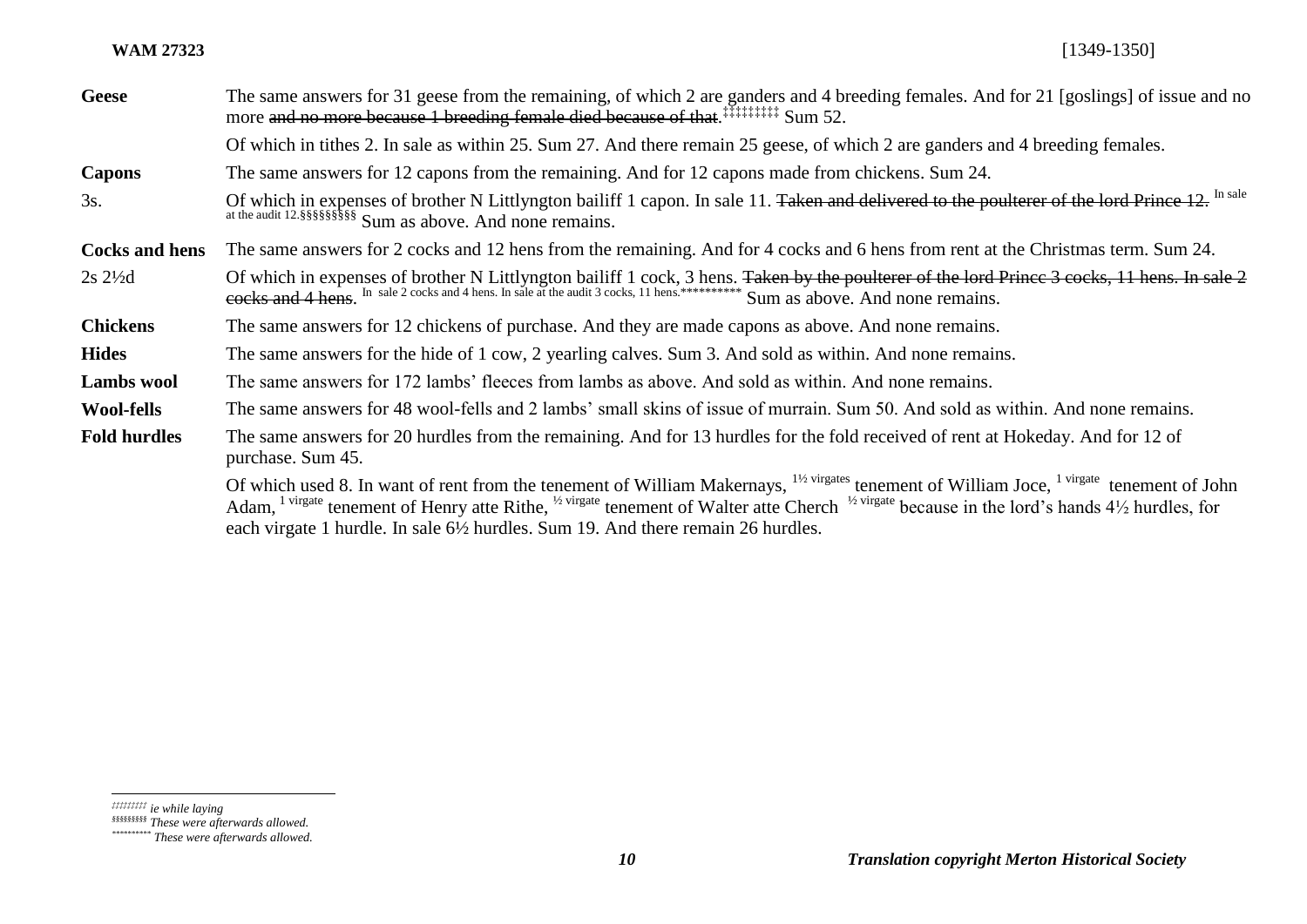#### **WORKS ACCOUNT**

**Ploughing works** The same answers for 13 ploughing works arising from 13 customary tenants of the lord, each of whom ploughs 1 rood of land at the the price of a sowing of wheat, the price of a work 1½d. Sum 13.

- work 1½d. Of which in allowance for the tenement of William Makernays, <sup>11/2 virgates</sup> tenement of William Joce, <sup>1 virgate</sup> tenement of John Adam, 4  $\vec{v}$  virgate, <sup>1 virgate</sup> tenement of Henry atte Rithe, <sup>12</sup> virgate tenement of Walter atte Cherch <sup>12</sup> virgate because in the lord's hands 4<sup>1</sup>/<sub>2</sub> works. In ploughing the lord's land 4 ploughing works this year. In sale 4½ ploughing works. Sum as above. And none remains.
- **Dung-carrying services** The same answers for  $15^{39}$  dung-carrying services arising from 13 customary tenants, the price of a work ½d, each of whom do 3 works. Sum  $15^{39}$ .

Of which in allowance for the tenement of William Makernays,  $4\frac{1}{2}$  works tenement of William Joce,  $3$  works tenement of John Adam,  $3$  works tenement of Henry atte Rithe,  $^{1\frac{1}{2}$  works tenement of Walter atte Cherch  $^{1\frac{1}{2}$  works 6 works.<sup>††††††††††</sup> In sale 9 carryings of dung. In sale at the audit  $16\frac{1}{2}$  works. Sum as above.  $13\frac{1}{2}$  works And none remains.

Carrying services The same answers for 56 carrying works arising from the aforesaid customary tenants, the price of a work 1d <del>for each of them</del>. <sup>each of whom</sup> does 4 carrying works per year whether he holds more or less Sum 56.

dredge to Westminster 34 works, viz 4 bushels for 1 carrying service. Sum as above.<sup>8888888888888</sup> And none remains. Of which in allowance for the tenement late William Makerneys, <sup>8 works</sup> tenement of William Joce, <sup>4 works</sup> tenement of John Adam, <sup>4 works</sup> tenement of Henry atte Rithe, <sup>4 works</sup> tenement of Walter atte Cherch <sup>4 works</sup> 23<sup>24</sup> carrying services. In carrying 17 quarters wheat, barley or

**Manual works**  price of a work  $\frac{1}{2}$ d per  $\frac{1}{2}$ -day. The same answers for 520 manual works arising from the said 13 customary tenants of which 1 customary tenant does 60 works between Michaelmas and 1<sup>st</sup> August, <sup>and</sup> 11 customary tenants each do 40 works and 1 customary tenant does 20 works. Sum 520 works.

> Of which in allowance for the tenement of William Makerneys, <sup>11/2</sup> virgates 60 works tenement of William Joce, <sup>1 virgate 40 works</sup> tenement of John Adam, <sup>1-virgate 40 works</sup> tenement of Henry atte Rithe, <sup>1/2 virgate 20 works</sup> tenement of Walter atte Cherche <sup>1/2 virgate 40 works</sup> because in the lord's hands 200 works. In making water channels at the season of sowing wheat 4 works. In harrowing the lord's land at the season of sowing wheat 8 works. In harrowing the lord's land at the season of sowing oats, viz 16 acres oats, 32 works. Also in the same at harrowing after Easter with 2 horses of the lord because no carters harrowing 28 acres barley and dredge 40 works. In planting 7 acres 1 rood beans 60 works. In hoeing all corn except beans and dredge 172 works. In scouring 1 ditch around the rectory close 4 works. In sale at the audit 4 works. Sum as above. And none remains.

 $\overline{a}$ 

*<sup>††††††††††</sup> This reference to 6 works does not appear to make sense. The total allowed because the tenements were in the lord's hands was 13½, which is here shown as the Sum!.*

*<sup>‡‡‡‡‡‡‡‡‡‡</sup> 13 x 4= 52! Makerneys tenement owed 8 services.*

*<sup>§§§§§§§§§§</sup> 24+34=58 not 56.*